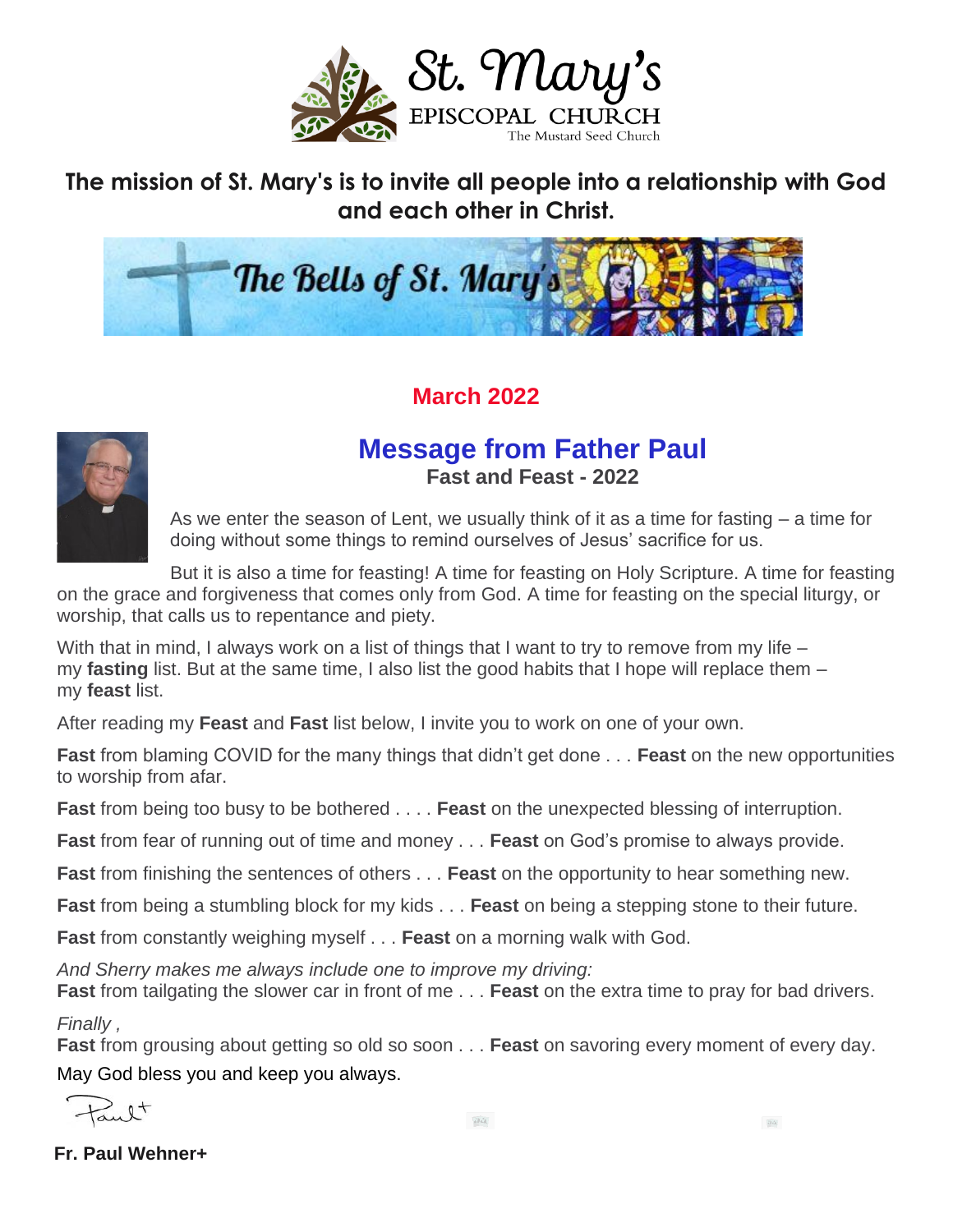## **The Mustard Seed Church Sowing Seeds in the Community…**

### **Service Project During Lent**

**Beginning Sunday, March 6, and running through Sunday, April 3rd, St. Mary's will be collecting canned goods and non-perishable items including toilet paper, paper towels, and diapers, to benefit the Food Pantry at Columbia United Methodist Church. When out shopping, pick up a few extra items and drop them on Sunday in the basket in the Narthex.**

**Let us share with others who have so little.**

### **San Jacinto Festival**

**St. Mary's will once again be participating in the San Jacinto Festival held on April 22 and 23. We will be having a booth in the Kid'Zone. More information will be sent out closer to the date.**

**Right now, a chairman is needed for our booth. The job is not difficult or time consuming. If you are willing to chair this event, please let Dani know. More than one person can fill this position.**

**This is a great way to serve our community and get the word out about St. Mary's.**

### **Humanitarian Support for Ukraine**

**Support Episcopal Relief & Development in providing humanitarian aid in response to the crisis in Ukraine. By donating to the Ukraine Crisis Response Fund, you will help meet critical needs for people fleeing the violence including food, cash, blankets and hygiene supplies. Visit episcopalrelief.org/ukraine-crisis.**

**There are also contribution forms in the Narthex. You can mail the form directly, or place the form with your contribution in the offertory plate and the office will mail it for you.**

## **Lenten Devotional Books Available**

**On Sunday, February 20th, A Season of Fresh Hope - Daily Reflections, Contemplations, and Prayers will be available in the Narthex and Parish Hall. These booklets are made available by St. Mary's for those who would like to include a daily devotional during Lent.**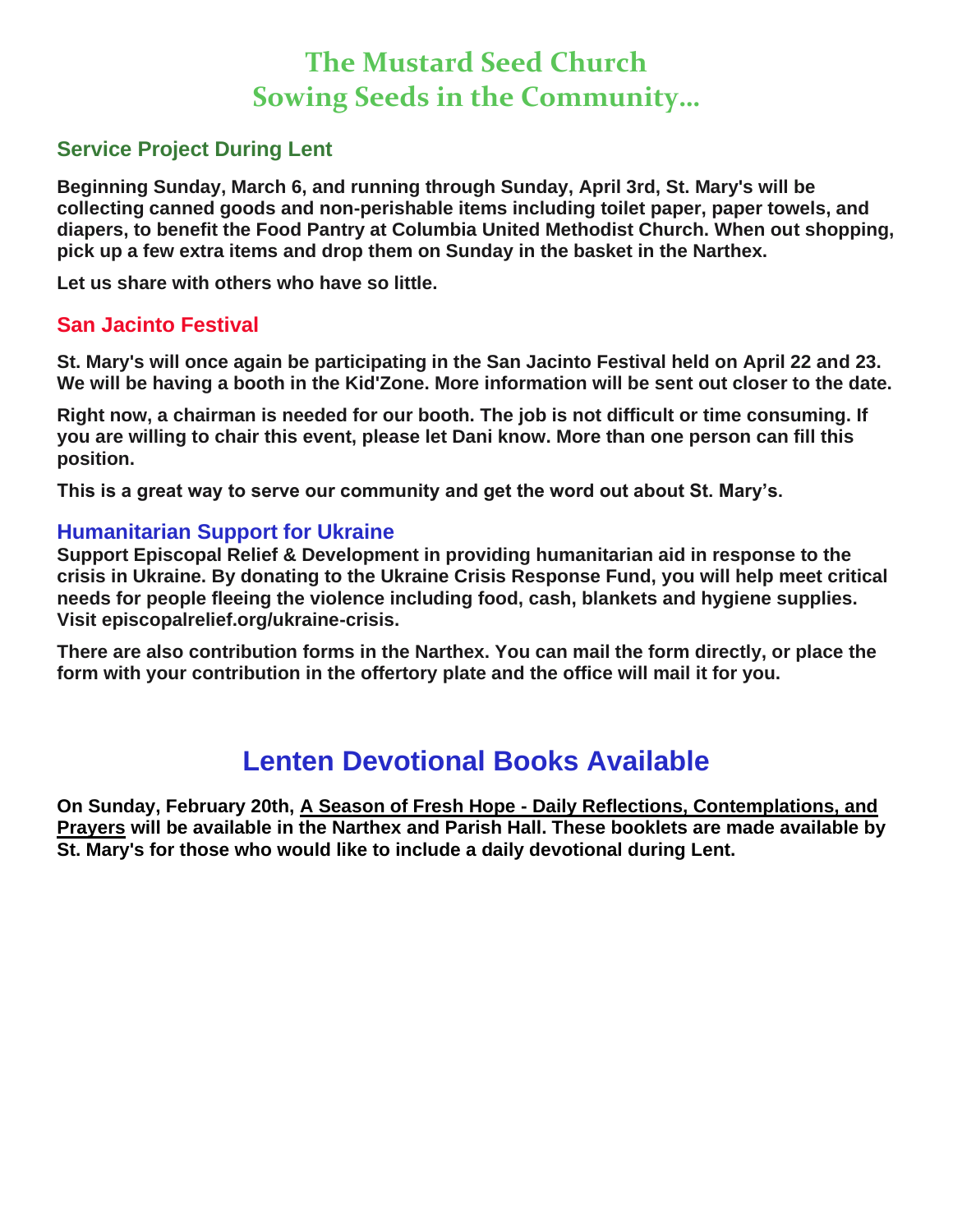## **Adult Sunday School: That the World May Know**

#### **Sunday, March 13 – no class – Spring Break**

#### **Sunday, March 20:** *City of the Great King - Jerusalem*

**The history of Jerusalem is the history of our faith. Beginning with Abraham's ascent of Mt. Moriah with his son Isaac; then Israel's greatest kings, David and Solomon; and finally the last act of Jesus' life on earth; Jerusalem was the center of it all. Jerusalem's rich heritage provides an opportunity to visualize more fully God's great redemptive work. The more we learn about Jerusalem, the more we understand about God's power and love, and see how he has worked throughout history to bring his plans to fruition.**

#### **Sunday, March 27:** *The Lamb of God (Jesus Rides into Jerusalem)*

**Having looked ahead and learned more about the city to which Jesus and his disciples are headed, we return to their journey. They have left Caesarea Philippi, where he explained to them what was to transpire, and are focused on what lies ahead in Jerusalem. We will learn about what really happened as Jesus rode the donkey toward Jerusalem on the Sunday before the Passover. The crowds greeted him as their conquering king that was coming to lead them to freedom from the Romans, and failed to hear his message of forgiveness of sin.**

#### **Sunday, April 3:** *The Weight of the World (Garden of Gethsemane)*

**This session will focus on Jesus' final night in Gethsemane on the Mount of Olives before he bore the weight of our sins on the cross. We will also consider other ways that God used the symbols of olives and olive trees to reveal his message. A gethsemane is an olive press with a heavy slab that slowly squeezes the oil out of the olive pulp. The image of the gethsemane provides a vivid picture of the weight of all humanity's sins that pressed heavily on Jesus that night in the garden,**

**Sunday, April 10: No class – Palm Sunday**

**Sunday April 17: No class – Easter Sunday**

### **Sunday, April 24:** *Roll Away the Stone (Jesus is Alive!)*

**Jesus' death and resurrection are the defining events in the New Testament. During this session, we will further explore the significance of Jesus' death, burial, and resurrection and what his sacrifice means to Christians today. While we are very familiar with the biblical facts surrounding those events, this session presents cultural details that heighten their meaning to us.**

### **Sunday, May 1:** *Power to the People (Empowered by the Holy Spirit)*

**Returning to Jerusalem for today's lesson – we consider Jesus' resurrection appearances to the disciples and the mighty acts of the Holy Spirit on Pentecost. We will consider again the instructions that Jesus gave to his apostles to go out int the whole world to spread the good news of God's love and forgiveness to all.**

**Sunday, May 8: no class – Mother's Day**

### **Sunday, May 15:** *Total Commitment*

**King Herod the Great was one of the most powerful people that ever lived in Israel, and he was a construction genius. He used his power to turn Caesarea into one of the most wellengineered and lavish cities of its day. Although Herod had very self-serving motives for his immense construction, God used what he built to give early believers a launching point from which to share the message of Jesus the Messiah in the Gentile world Caesarea became the gateway through which the gospel went into the rest of the Gentile world. Christians today remember Caesarea primarily as the seaport through which Paul traveled during his missionary journeys.**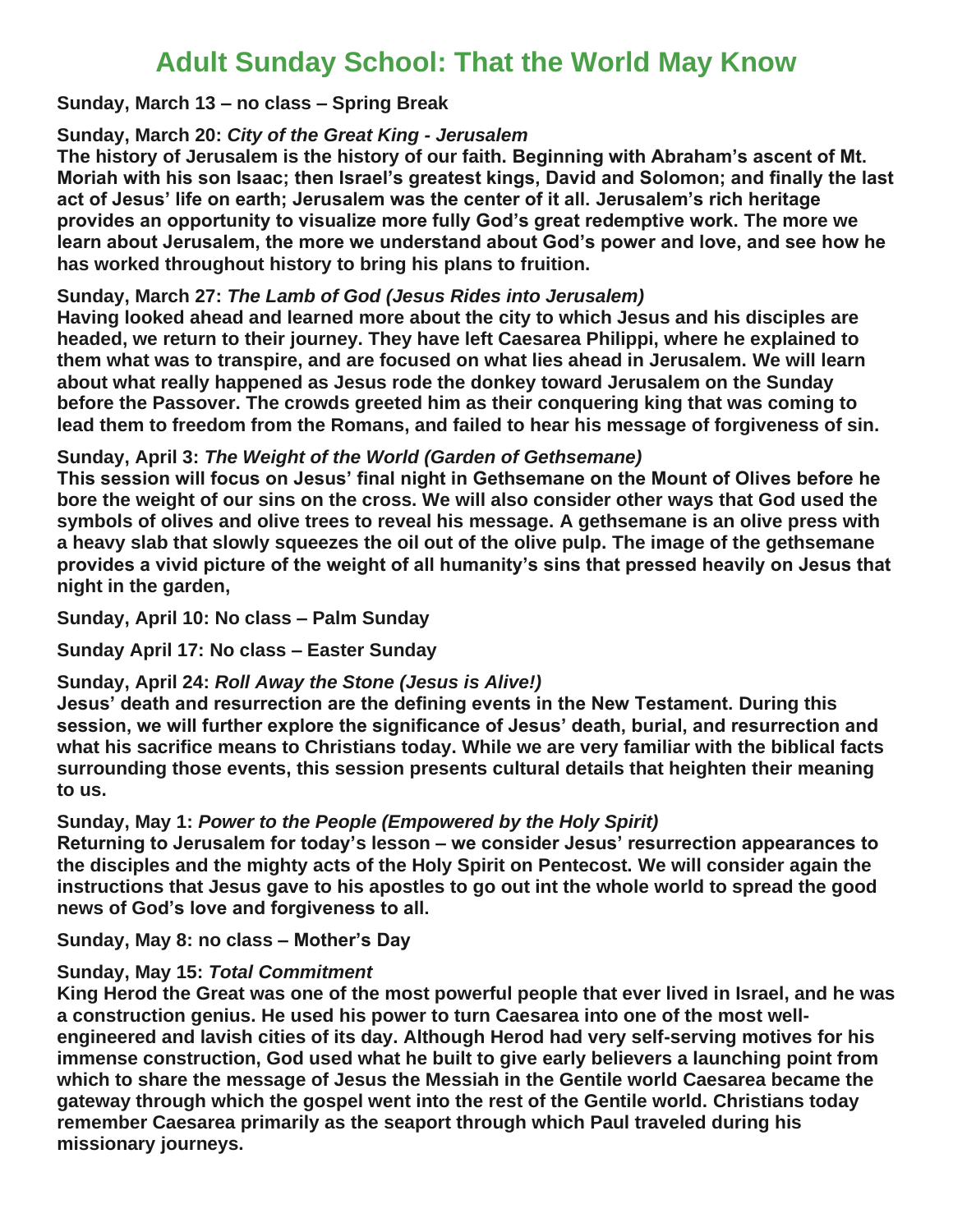# **Common Cup**

**Father Paul received an email from Bishop Doyle concerning the sharing the common cup. The following is an excerpt from that email.**

**"People are returning to communing at the rail. People are returning to a shared cup. There is no reason to prohibit the common cup as we now know COVID is not passed by touch or in food."**

**St. Mary's will once again have the sharing of the common cup beginning on Maundy Thursday. As always, you also have the option of dipping your wafer or not receiving the wine.**



## **EASTER FLOWERS**

**It is time to order the Easter flowers that add to the beauty of our church at Easter. The suggested donation is \$15 per plant. Please return this form with your check to the church office or drop in the alms basin on Sunday. Call Dani at the church office with questions. (979) 345-3456**

| Deadline to order is April 13th. |  |
|----------------------------------|--|

I wish to order **Easter Flowers. I enclose \$** 

**Name\_\_\_\_\_\_\_\_\_\_\_\_\_\_\_\_\_\_\_\_\_\_\_\_\_\_\_\_\_\_\_\_\_\_\_\_\_\_\_\_\_\_\_\_**

**Dedications: To the Glory of God and**

**In Memory of** 

**In Thanksgiving for** 

**\_\_\_\_\_\_\_\_\_\_\_\_\_\_\_\_\_\_\_\_\_\_\_\_\_\_\_\_\_\_\_\_\_\_\_\_\_\_ Attach extra sheets if necessary. You can print this form and fill it out. Additional forms will be available in the Narthex or church office.**

**\_\_\_\_\_\_\_\_\_\_\_\_\_\_\_\_\_\_\_\_\_\_\_\_\_\_\_\_\_\_\_\_\_\_\_\_\_\_\_\_\_\_\_\_\_\_\_\_\_\_\_\_\_\_\_\_\_\_\_\_**

**\_\_\_\_\_\_\_\_\_\_\_\_\_\_\_\_\_\_\_\_\_\_\_\_\_\_\_\_\_\_\_\_\_\_\_\_\_\_\_\_\_\_\_\_\_\_\_\_\_\_\_\_\_\_\_\_\_\_**



## **Bishop Monterroso is Coming**

**Bishop Monterroso will be celebrating the Holy Eucharist at St. Mary's on Sunday, June 12, at 9:00 a.m. If you or anyone you know would like to be confirmed, received, or baptized during this service, please let Father Paul know.**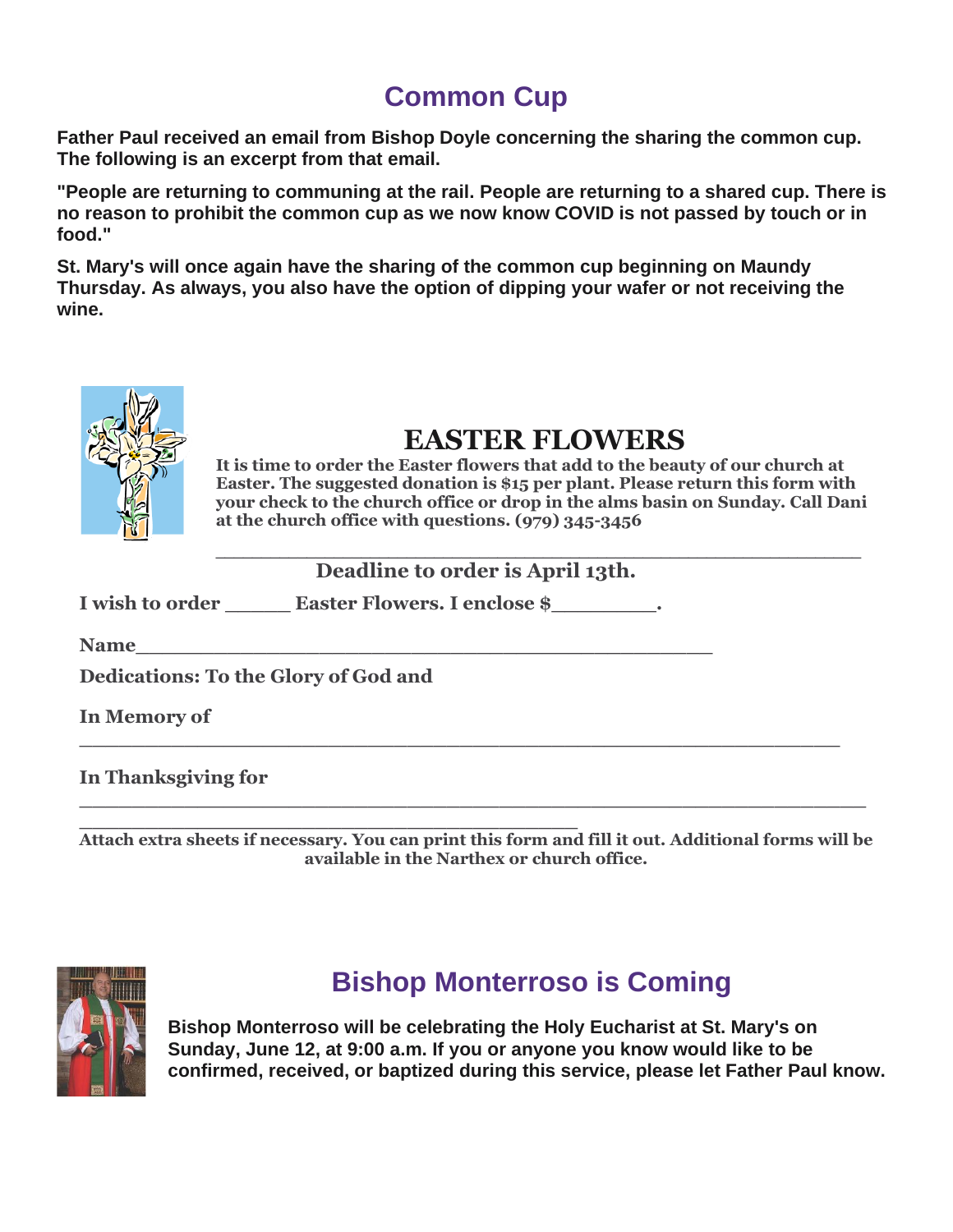

# **Palm Sunday – April 10**

**The Palm Sunday service will begin at 9:00 AM in the St. Mary's Prayer Garden beside the church. Following the Liturgy of the Palms, the congregation will process into the church, waving palm fronds and making joyful noises. Once most of us are inside, the processional hymn,** *All Glory Laud and Honor* **will begin. The service includes the traditional reading of the Passion of Christ by members of our congregation.**

### **Maundy Thursday – April 14**

**The service will begin at 6:00 PM. Maundy Thursday commemorates the first Eucharist, The Last Supper, when Jesus met with his disciples the evening before he was to be crucified. Please come and celebrate this special Eucharist led by Rev. Paul Wehner, as we remember the last days of our Lord Jesus Christ. At the end of the service, the altar guild will strip the altar as a visual reminder of the dark events of Good Friday.**

## **Prayer Vigil - April14 - April 15**

**As disciples of today, we are the ones that Jesus asks to stay awake and watch as he prays and suffers in his final hours. Our plan is to do this by taking turns throughout the evening to be present in church with the sacrament of his Body and Blood. There will be a sign up sheet with different times from 7:00pm to 7:00am.**

**We also plan to livestream the altar and sacraments the first hour of our in-person prayer vigil, and then post it for others to watch as they pray.**

### **Good Friday – April 15**

**The service will begin at noon. The Good Friday service commemorates the crucifixion of Jesus, the day when our Lord Jesus Christ suffered** *"death upon the cross so that we might be saved and become heirs with him of everlasting life***." The liturgy of the day includes the Way of the Cross (a.k.a., Stations of the Cross), a moving reenactment of the walk that Jesus took from the place of his sentencing to the cross on Calvary. The service continues with intercession known as the solemn collects, and devotions before the cross. The Eucharist is not celebrated; instead, we will consume all of the reserved sacrament.**

## **Holy Saturday – April 16**

**The morning after the crucifixion, Joseph of Arimathea and Nicodemus took the body of Jesus and laid him in a new tomb. The liturgy this morning is a short prayer service that reminds us of the contribution of those two secret disciples, and provides an opportunity to reflect on God's mercy in the quiet of a church that is empty of its usual decorations. The service also offers prayers and encouragement for some of St. Mary's important disciples behind the scenes – our Altar Guild.** 

**After the service, the Altar Guild will set up the church for Easter.**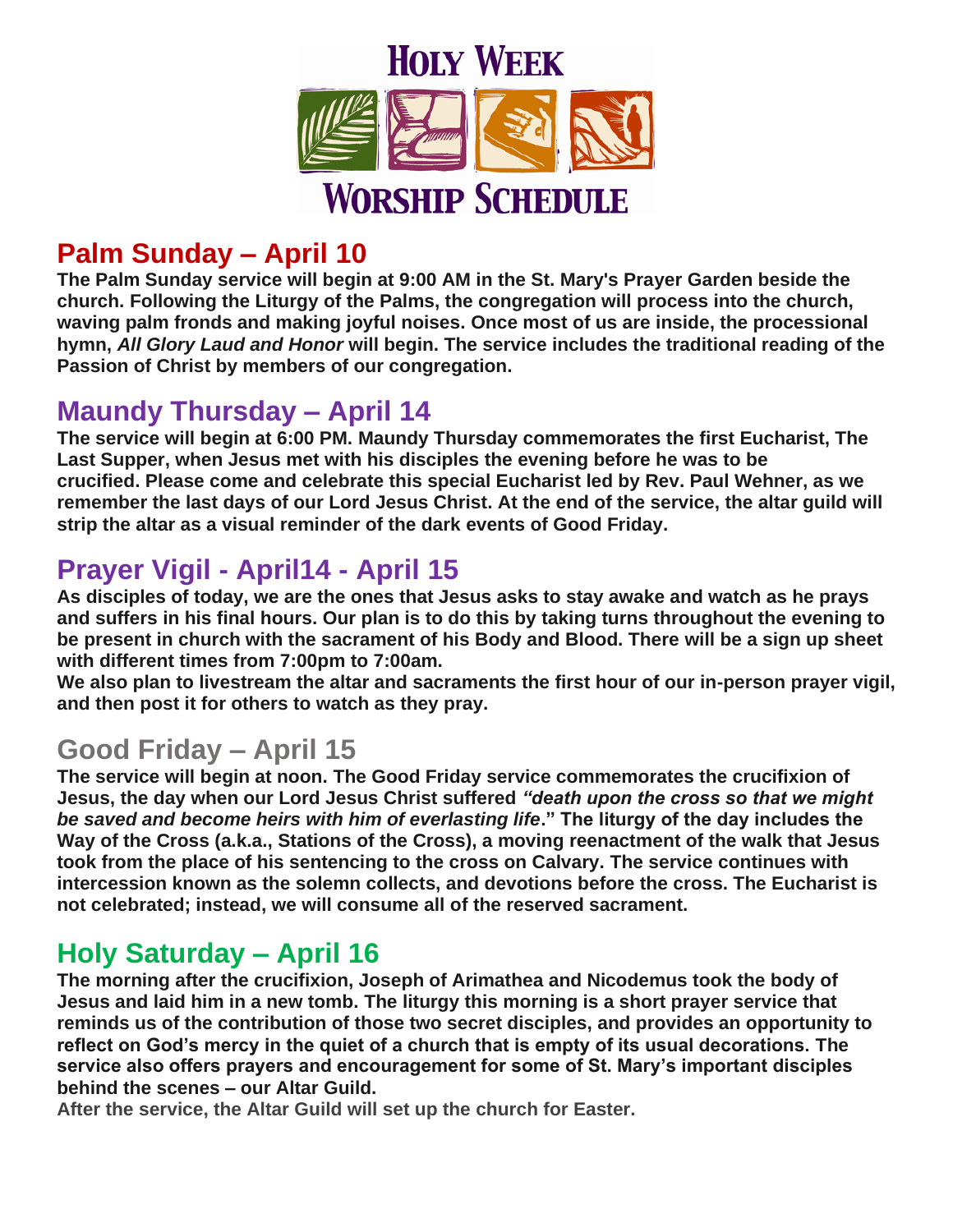### **Message from Marvin Miller**

#### **Chick-fil-A By Jim Gentil**

 **"I took Stella to Chick-fil-A today. It's our normal daddy/daughter spot. It's clean, so good, and the playground has a tractor beam on her the moment she sees it. When we finished eating and she'd worked up her dessert appetite playing with the other kids, we went back to trade in her toy for ice cream. She wanted to sit at a table to eat the cone (something we usually do in the truck), and I'm so glad she did. We took a booth right next to the spot where you wait for your drink to be "refreshed," and we had a front row seat to this beautiful scene: a homeless traveler had walked in and asked if they had any extra food. Mud was wet and caked on his well-traveled shoes. His hair was matted, and his beard wasn't a statement as much as it was a necessity and a sign that he doesn't get to shave as often as most of us do. People near him kept their distance, but that didn't stop him from being kind. He spoke to people who reluctantly spoke back, and he smiled while he waited on a manager. All I could pick up on of the conversation was the manager saying that he'd love to give him a full, warm meal--not just scraps or extras--, and the only thing he required was that the man let him pray with him.**

 **After the homeless man agreed, there was no waiting for things to die down, there was no scooting anyone to the side. As busy as they were, the manager stopped then and there, laid his hand on the man, and proceeded to pray. I heard love in that prayer. The homeless man wasn't some untouchable stain on business. He was the reason that store opened its doors this morning (or any morning). I asked Stella to watch and she stared. She asked what was happening and when I told her, she bowed her head, too. I realized then and there that Chickfil-A doesn't simply do business for profits, they truly use business to minister. In a time when companies are trying to win in the market by neutralizing any possibility of offense, CFA is thriving because they unwaveringly cling to their principles and purpose. I love teaching my daughter life lessons, and I also love being there to watch other Christians teach her life lessons. Thank you, Chick-fil-A, for taking care of the latter today."**

### **Changes in the Newsletter**

**The Bells of St. Mary's, the newsletter will go out in the middle of each month. There are several reports that need to be completed by the church office at the beginning and end of each month, which make getting the newsletter out by the first of each month difficult. If you have an article for the newsletter, please submit it to the office by the 7th of each month.**

**In addition, reminders will be sent out about important events during the week of the event. Please open these reminders, so the office knows you received them.**

### **Calendar of Upcoming Events and Services**

**On St. Mary's website under the "Calendar" tap there are events and services under each month. The calendar is kept up to date and edited as new events and services are added. If you click on the event or service, more details will pop up. Our website is stmaryswestcolumbia.com.**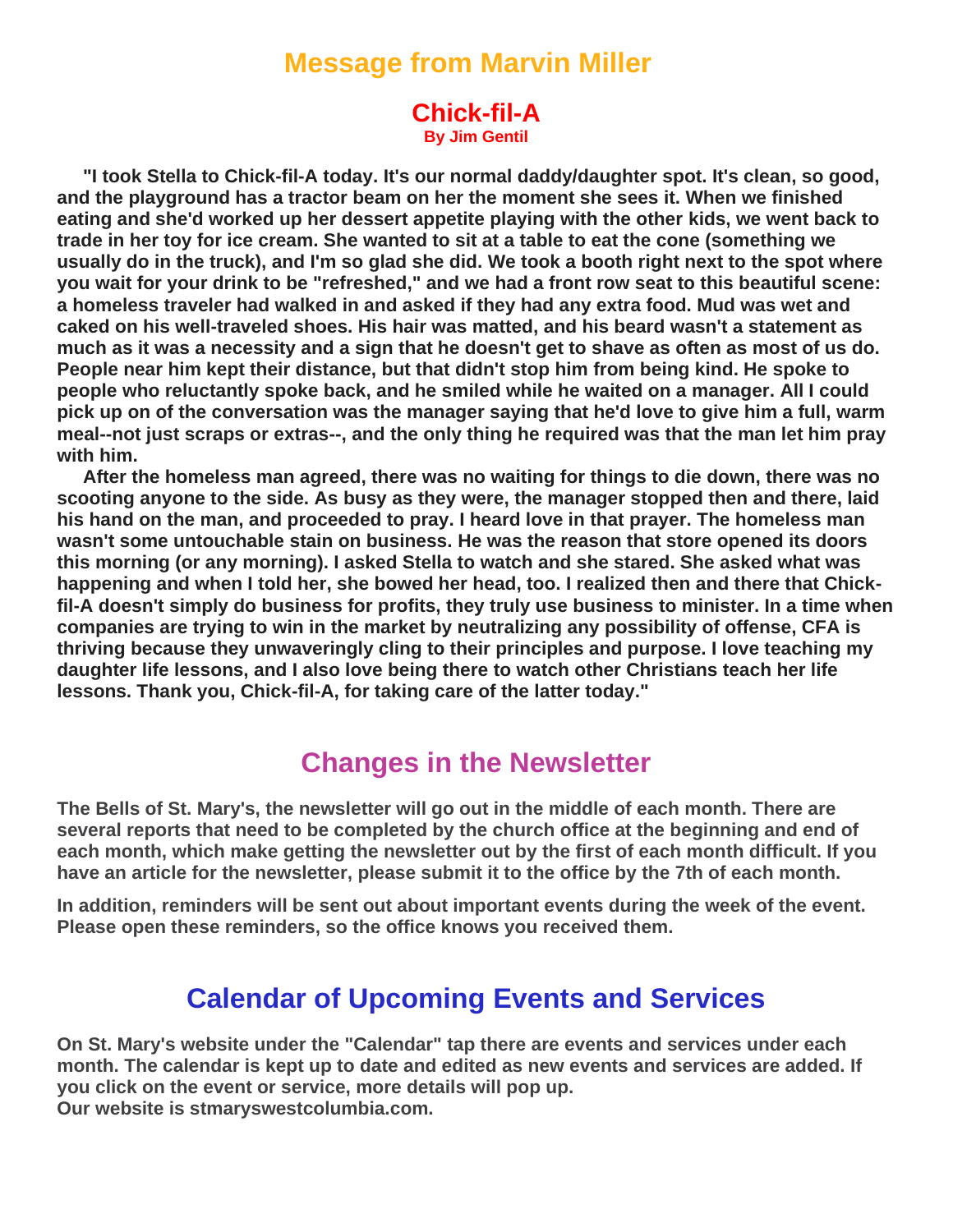## **Community Assistance**



**Since February 21, the committee approved funds for 1 family's electric bill and 1 person's rent.**

**If you know of anyone needing assistance, please contact Tracy Lane or Jackie Walker.**



## **2022 Flower sign up**

**The forms to sign up for 2021 flower offerings are in the Narthex. Please stop by and sign up to honor or celebrate special days in your life. The cost is \$50, to be paid in advance.**

**For more information call the church office at 979-345-3456.**



**In February**

**Grace Culbreath's Tidehaven Choir students received 41 Superior Medals at UIL Region Solo and Ensemble Contest. Six students qualified for the Texas State Solo Contest.**

**Abigail Roddy received a superior rating for her group twirl performance and 3rd place for her solo at the Marching Auxiliary State Competition.**

**Braylee Schill made varsity track at Columbia High School. She also earned her certification in Microsoft Word.**

**Quentin Culbreath received a Superior Medal for his solo at the UIL Region Solo and Ensemble Contest.**

**Amber Prater oversees the sound board for the Spring play,** *A Midsummer Night's Dream,* **at Briarwood School. She serves as the manager for the track team.**

**Brayze Schill won the San Antonio Youth Rodeo in bareback riding and received a five thousand dollar scholarship. He also placed 3rd in Powerlifting at his first high school meet.**

**Travis Prater is on the Briarwood Middle School track team and has not yet decided on his specialty.**

**Hayden Culbreath received a Superior Medal for his solo at the UIL Region Solo and Ensemble Contest.**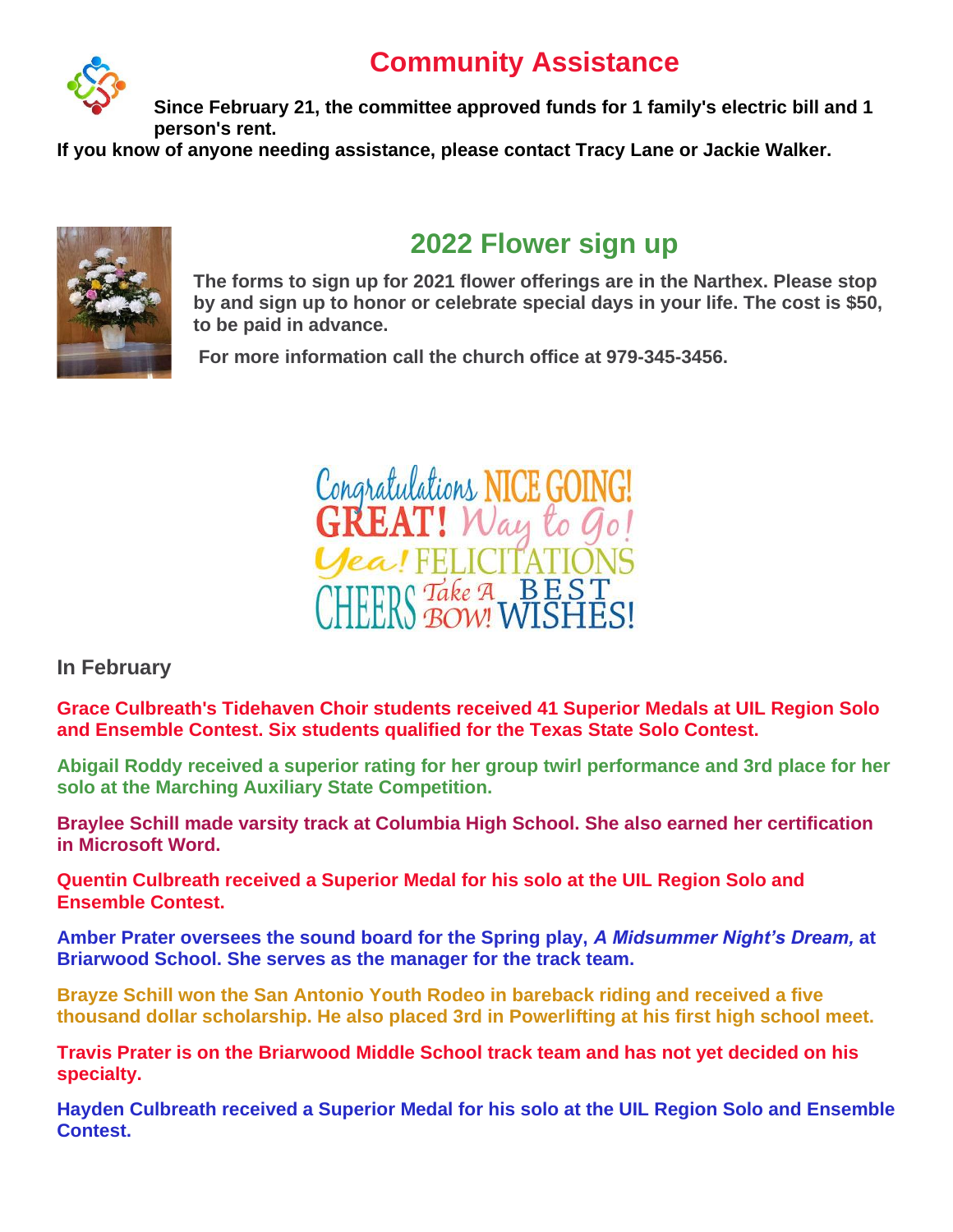## **Invitation from Grace Episcopal Church**

**The rector, wardens and vestry of Grace Episcopal Church invite you to celebrate the 126th anniversary of the founding of our church. A service will be read from the 1892 Prayer Book. A reception is to follow in the parish hall. Enjoy refreshments, fellowship, memories made and memories remembered.**

> **Sunday, April 3, 2022 3PM 200 West Lang Street Alvin, Texas**



## **Don't Forget**

**Remember to keep your empty print cartridges for St. Mary's. All brands and types are welcomed. We have been turning in 10 cartridges a month, earning a \$20 credit. This greatly helps defray the cost of our office supplies.**

## **THANK YOU! THANK YOU! THANK YOU!**

**Special thanks and gratitude to**

- **Travis Prater, Abigail Roddy, Trace Roddy, Madeline Roddy, Jasey Hussey, and Kaylea Anderson for their participation in the** *Burying the Alleluia***.**
- **Jackie Walker, Dan Roddy, Donna Roddy, Gwynne Olson, Bill Olson, Dani Mikel, Brian Lane, Marvin Miller, Theata Miller, Mathew Burris, and Tracy Lane.**
- **Gwynne Olson for representing St. Mary's in the choir during the Ash Wednesday service held at Columbia United Methodist Church.**
- **Madeline Roddy for representing St. Mary's in the setting up the altar during the Ash Wednesday service held at Columbia United Methodist Church.**
- **Tracy Lane and Dani Mikel for reading during the Ash Wednesday service held at Columbia United Methodist Church.**
- **Theata Miller, Sherry Wehner, Shyanne Roddy, Kendy Hankins, Travis Prater, Tracy Lane, Gwynne Olson, Jackie Walker, Colleen Matocha, Dani Mikel, Bill Olson, AJ Mikel, Dan Roddy, Marvin Miller, Abigail Roddy, Trace Roddy, Jennifer Schill, and Adam Schill for serving as Worship Leaders during the month of February.**
- **Amber Prater for setting up the Livestreaming on our Facebook site, monitoring the feed during the service, and responding to those viewing on-line.**
- **Gwynne and Bill Olson and Theata and Marvin Miller for providing treats for our January Hospitality and Fellowship.**
- **Amber Prater and Travis Prater for helping with the children's after church program.**
- **Dan and Donna Roddy for serving as delegates to the 2022 Diocesan Council.**
- **Theata Miller for helping fold and staple the Sunday bulletins.**

**You are awesome, and St. Mary's greatly appreciates all you do.**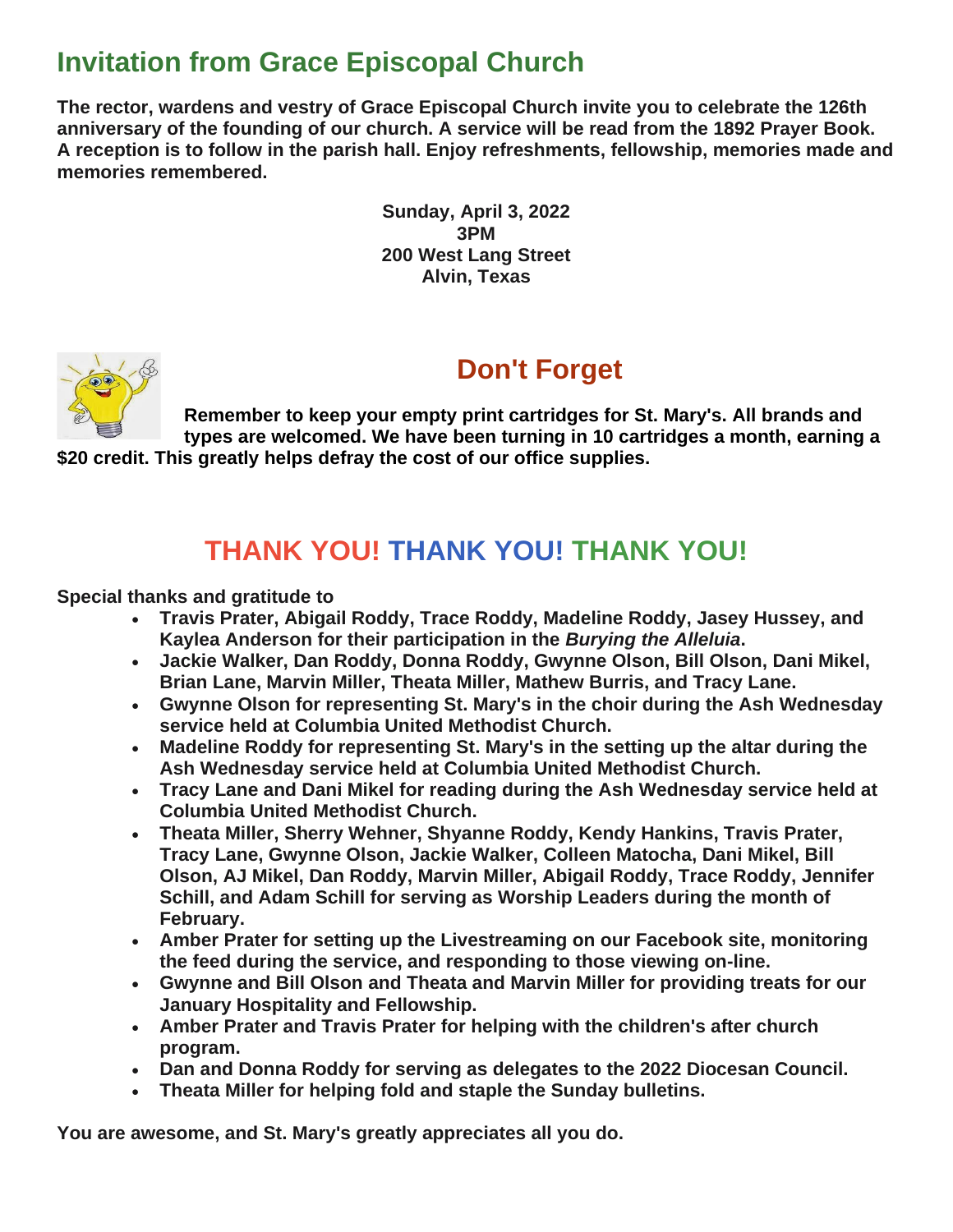## **Prayer Request**



**If you or someone you know is in need of prayer, please notify the office by email or phone. The prayer list will be updated each month, so if prayers need to continue for an individual person, please fill out a new card or let** 

**Dani know. Prayers for the sick and those in need are the joyful duty of the Christian community. Help us keep our parish prayer list current by notifying us of those in need of prayer and when those listed are no longer in need.**



**Don't forget to set your clocks forward one hour before you go to bed on Saturday. You wouldn't want to miss church.**

### **March and April Birthdays**

**Marglet Arana - March 5**

**Kurt Hankins - March 12**

**Jackie Walker - March 17**

**Doris Grosvenor - March 20**

**Tommy Cantrell - March 22**

**Theata Miller - March 24**

**Braylee Schill - March 28**

**Maddie Lane - March 30**

**Saren and Scout Case - April 9**

**Kip Olson - April 20**

## **March and April Anniversaries**

**Dorothy & Dick McGuire - April 4**

**Shyanne and Wade Roddy - April 24**

## **St. Mary's Leadership**

**Vestry Rector: the Reverend Paul Wehner Sr. Warden: Gwynne Olson Jr. Warden: Dan Roddy Clerk: Colleen Matocha Member: Jackie Walker**